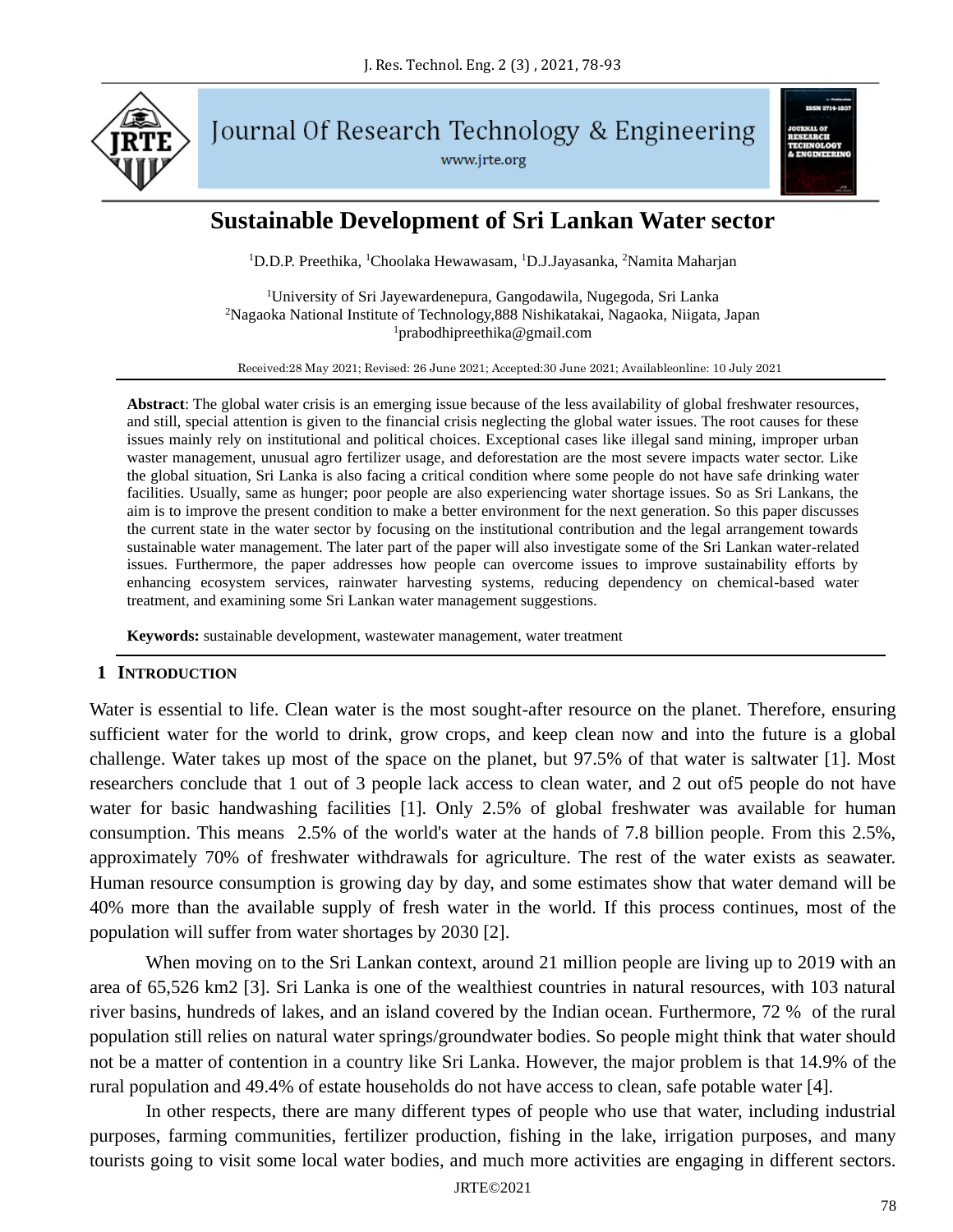Currently, there has much pressure on the use of water and often notice that much municipal wastewater, irrigation return flow always runs back into the rivers, lakes thus cause to water pollution. So this unequal usage, distribution, and lack of policy enforcements are creating a significant obstacle for many of us. At the same time, climate change impacts are already being felt in the upper part of the country. More rain shortages and excess rainfall patterns can be experienced in various ways, especially in dry and wet seasons.

Early uses of water power begun from the past centuries, especially in China, Europe, Egypt, Rome, etc. Similarly, Sri Lankans are a proud nation that had the most incredible hydraulic system in the world. Ancient kings had primary hydro culture ecosystems, and their kingdoms were built around the systems. They saw the importance of this precious abundant resource. However, the difficulty is, even people are from a technologically and scientifically advanced era, they still unable to protect their resources. So, it is essential to come up with solutions to deal with the situation. Therefore, sustainable management of water has become crucial.

# **2 SRI LANKAN WATER RESOURCES**

Sri Lanka receives high rainfalls throughout the year in North-west and South-west monsoon periods. Thus,it's not required to share or take water from other countries. Mainly, three different climatic zones, including wet, intermediate, and dry season and annual rainfall for each season, experience over 2000/mm year for the wet season while approximately 1500/mm year rainfall will result in the dry season [5]. However, due to the uneven rainfall distribution pattern, most areas in the dry zone are hit by water scarcity problems. In 2017, the average annual water precipitation depth was calculated as 1,712 mm/year or 112.3 billion m<sup>3</sup>/year. Apart from that, per capita, water availability was estimated as  $2,529$  m<sup>3</sup>/person /year [6]. Even though Sri Lanka has abundant water resources, uneven distribution from region to region creates most water shortage cases.

As mentioned previously, Sri Lanka consists of 103 river basins to fulfill the country's water demand, and all these are flowing from the central mountains through various directions towards the sea. These are covering 90% of island land. Mahaweli, Kelani, Kalu, and Walawe are significant rivers in Sri Lanka to cater to the country's surface water requirement. River pollution is becoming a critical condition that needs to be concerning seriously. This is because of the uneven urban waste discharge patterns, unethical human anthropogenic activities, and also due to climate change, etc.

Groundwater is another primary resource in the country, which consist of six major groundwater aquifers, namely shallow karstic aquifer of Jaffna peninsula, deep confined aquifers, coastal sand aquifers, alluvial aquifers, shallow regolith aquifer of the hard rock region, southwestern lateritic (cabook) aquifer are available to cover 72% of groundwater demand [7].

Coastal water, lakes, reservoirs are also contributed as Sri Lankan water resources. Nevertheless, water pollution in coastal areas, lakes, and reservoirs are increased at an alarming rate over the past decade. Besides that, more than 20 wetlands and six wetlands can be identified under the Ramsar convention, including Vankalai sanctuary, Wilpattu Ramsar wetland cluster, Annaiwilundawa tanks sanctuaryMadu Ganga, and finally Bundala &Kumana wetland cluster. All these are improving water quality and enhancing Srilankan water resource management.

However, relevant authorities do not have enoughdata on existing water resources. However, combining some common factors like population growth, urbanization, and industrialization results in securing and protecting existing natural resources to ensure a sustainable country for the present and future generations.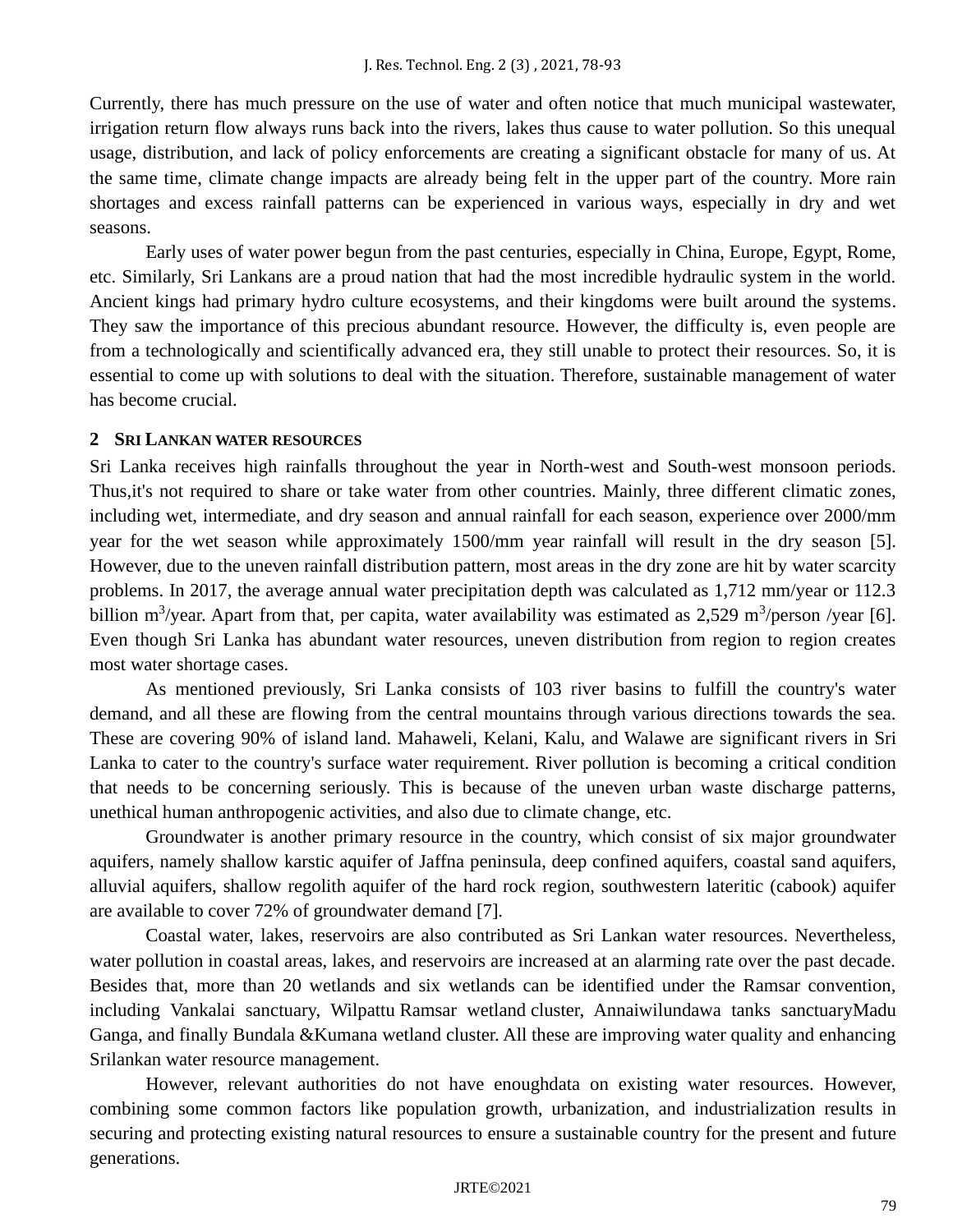# **3 ANCIENT SRILANKAN WATER MANAGEMENT**

Over 2400 years ago, Sri Lanka flourished as one of the finest hydraulic civilizations in the world. Ancient king's built a sophisticated network of small tanks connected by canals to large reservoirs (in the native tongue, these reservoirs called '*Wewa'*) to collect and redistribute every single drop of rain the land received. For example, Anuradhapura is one of the Kingdom surrounding various water tanks. So, because of the water tanks that kings were constructed, their economy and livelihood still survived. The tanks were built in cascading system, using natural inclination and topography of the land. They kept the natural cycle of water through the soil, vegetation, and atmosphere. Specific areas of the tank were dedicated to wild animals like endangered flora, fauna, and many other species from the nearby forests. It is one of the beautiful artificial ecosystems that managed to keep the perfect ecological balance for centuries. Those regulate the local weather, let animal and plant biodiversity survive, and nourish soils to cultivate rice throughout the year [8].

Nevertheless, today, climate change exposes Sri Lanka to higher temperatures, heavier and more irregular rains, and prolonged droughts. Many farmers accumulate to take debts, most of the cascade systems are in disrepair, and not take action to keep and adequately maintained our ancient king era. The key features of ancient's tank designs and those systems were neglected and abandoned day by day.Harvesting rainwater is another most outstanding achievement from the ancient era, which was used centuries ago. Sigiriya is one of the best examples, as in Fig. 1, rocks were cut into reservoirs to hold rainwater [9].



Fig. 1. Rainwater harvesting- Sigiriya [9]

Ancient tanks and cascade systems and these rainwater systems were perfectly adapted to cope with Sri Lanka's climate. They reduced floods and droughts, controlled the temperature, ultimately supported livelihoods, and allowed small weather fluctuations. Therefore, rehabilitating these tanks and reintroducing ancient tank's features that were dropped over the centuries is much more critical for a sustainable era.

# **4 SRI LANKAN WATER SECTOR- CURRENT STATUS**

According to the Sri Lankan present water status review, we can identify 22% of water in canals, 21% in seas, 18% wells, 9% rivers, 4% lagoons, and 26% in other sources. According to the "Sanitation and water for all global partnership" data, 47.7% of the Sri Lankan population has pipe-borne water supply facilities, and 36.4% of people depend on protected dug wells, while 3.2% of people rely on tube wells/hand pumps, 0.5% of people depend on the rainwater systems, etc. Other than that, approximately 12.2% of people still depend on unprotected sources and do not have safe drinking water [10]. When it comes to the water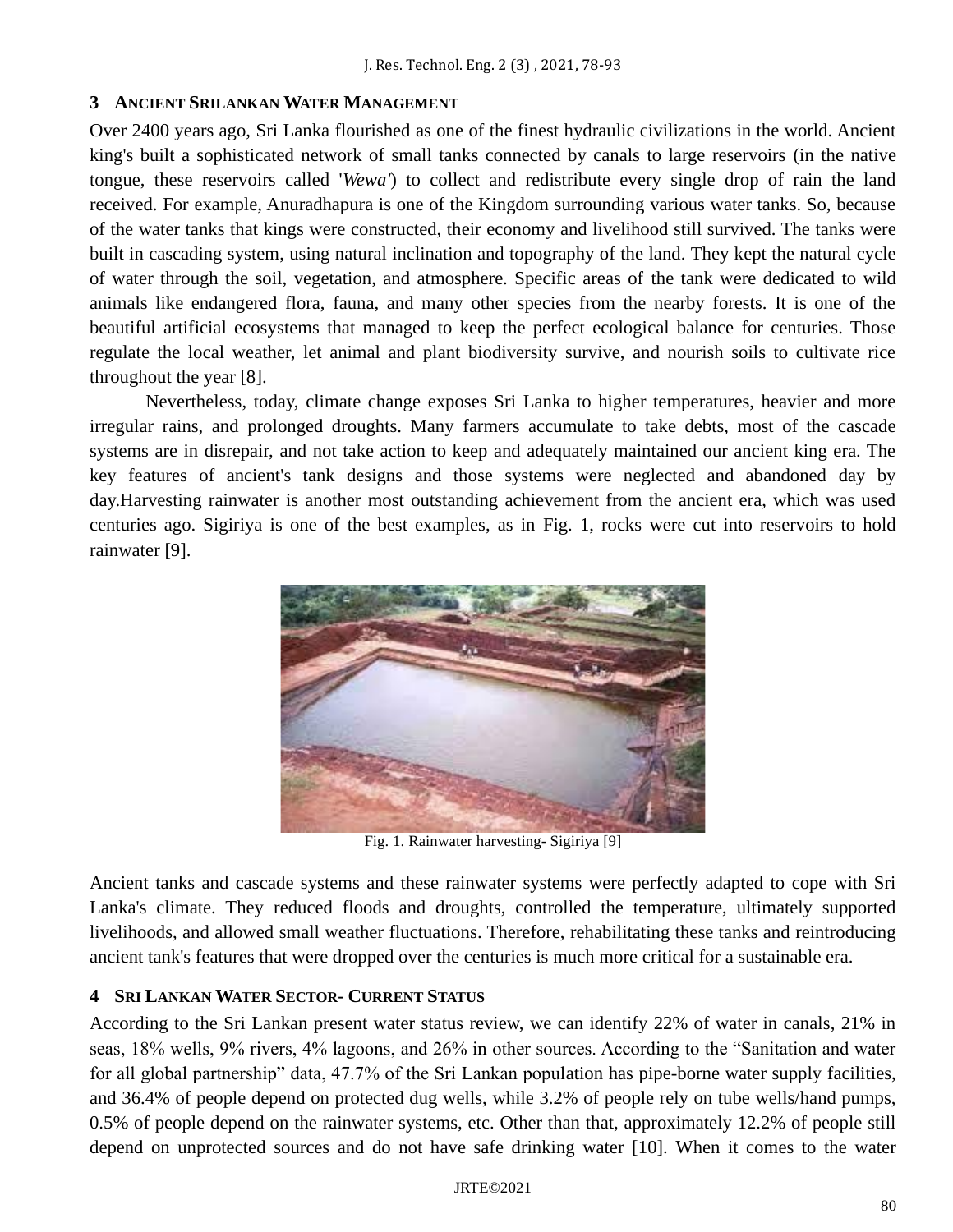supply system, rural water schemes and urban water scheme processes are comparatively different.

## **4.1Rural water schemes in Sri Lanka**

Water scarcity is a vital issue in rural areas. Usually, women crowding around the well like in Fig. 2 can be primarily seen in places, specially Anuradhapura, Polonnaruwa, Monaragala, Puttalam, etc. Most Sri Lankans have access to some source of water. Nevertheless, in some villages, lack of water availability remains a daily concern that ultimately affects people's lives. Women and children have the primary responsibility to collect water, and they carry the burden of providing water for the family. Some people are engaging in rainwater harvesting, and others received water from browser supply.

During the dry season, there is a big water problem throughout Sri Lanka. So the water level in the wells goes down, and some become completely dry. People have to walk long miles to collect water. They spend the whole morning fetching water, which interferes with their other activities like jobs, education, etc. However, in pandemic times, it would be much more difficult. Therefore, sustainability has should become a widely discussed matter in the rural water scheme process.



Fig. 2. Rural women fetching water [11]

# **4.2 Urban water schemes in Sri Lanka**

NWSD operates 324 water schemes throughout the Sri Lankan to supply adequate portable water. Several centralized water treatment plants operated in each area and supply treated water to main reservoir tanks. Then water distribution is done based on the gravity concept through pipe networks [12].

If the area has the availability of piped water supply, people can take new water supply connection, and at the end of the month, water bill payment should have to be completed. Besides that, private sector organizations are working behind bottled water production to fulfill the country's drinking water requirement. Several institutional, organizational centers support achieving and exploring all these functions and the visions and missions of the Sri Lankan water sector.

# **5 INSTITUTIONAL CONTRIBUTION**

Several institutions are working together to govern the Sri Lankan water sector, and Table1 presents some.

|  |  |  | Table, 1. Institutional contribution for Sri Lankan water sector and main responsibilities |  |  |  |  |  |  |  |  |  |  |
|--|--|--|--------------------------------------------------------------------------------------------|--|--|--|--|--|--|--|--|--|--|
|--|--|--|--------------------------------------------------------------------------------------------|--|--|--|--|--|--|--|--|--|--|

| Institute | Functions/Major responsibilities                                                                       |
|-----------|--------------------------------------------------------------------------------------------------------|
|           | National water supply   Piped-borne water is mainly supplied by the National water supply and drainage |
|           | and drainage board board (NWSDB), and private sector water supply schemes are taken primary            |
| (NWSDB)   | responsibility to supply quality drinking water to Sri Lankan peoples. Several                         |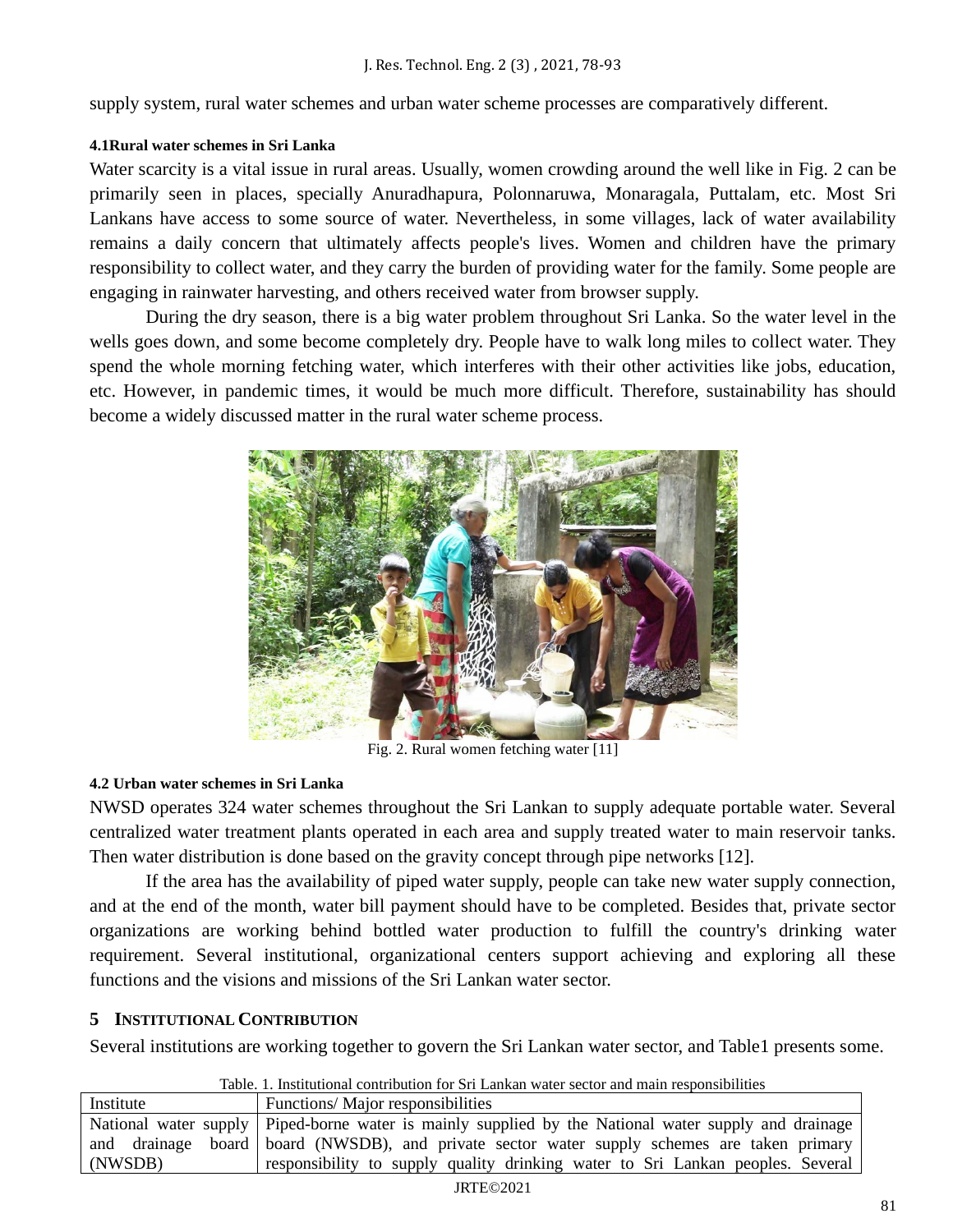|                       | regional support centers are operated under NWSDB in each district namely western<br>central, western south, eastern, Sabaragamuwa, north-central, etc. Under these<br>centers, 3 to 4 or 5 regional drinking water treatment plants are controlled to provide<br>an adequate potable water supply [12].                                       |
|-----------------------|------------------------------------------------------------------------------------------------------------------------------------------------------------------------------------------------------------------------------------------------------------------------------------------------------------------------------------------------|
| Irrigation department | It facilitates sustainable management to improve Sri Lankan land, water resources for<br>food, livelihoods under the government policies. The department's primary function<br>includes irrigation and drainage work, rainwater harvesting, flood control, river,<br>stream pollution prevention, hydraulic modeling, river gauging, etc [13]. |
| Water resources board | WRB is also a government organization aiming to supply adequate access to clean                                                                                                                                                                                                                                                                |
| (WRB)                 | and safe groundwater for all Srilankans while sustainably utilizing groundwater                                                                                                                                                                                                                                                                |
|                       | resources by using new technologies and modern tools. Hence, the services of the                                                                                                                                                                                                                                                               |
|                       | WRB were developed to cater to the growing demands of the country in various                                                                                                                                                                                                                                                                   |
|                       | sectors (agriculture, domestic, industrial, etc). Primary functions of this organization                                                                                                                                                                                                                                                       |
|                       | including groundwater investigation, flowmeter installation, tubewell drilling,                                                                                                                                                                                                                                                                |
|                       | handpump installation, pumping tests, groundwater quality monitoring, etc [14].                                                                                                                                                                                                                                                                |
| Mahaweli<br>Authority | MASL was also established to use land and water for sustainable agriculture,                                                                                                                                                                                                                                                                   |
| Sri Lanka (MASL)      | renewable energy generation, secure the environment and ensure the livelihoods of                                                                                                                                                                                                                                                              |
|                       | citizens. Mahaweli master plan mainly focuses on dry zone areas, and it's intended to                                                                                                                                                                                                                                                          |
|                       | construct reservoirs for hydroelectricity generation while facilitating new settlement                                                                                                                                                                                                                                                         |
|                       | and developments along the Mahaweli river and its tributaries like Abanganga,                                                                                                                                                                                                                                                                  |
|                       | Elahera, Angamadill, etc [15].                                                                                                                                                                                                                                                                                                                 |

Moreover, the Ministry of Environment and Natural Resources, Disaster Management Center, Coast Conservation Department, Ministry of Fisheries, and Aquatic Resources are other institutions that contribute toward Sri Lankan water management.

Apart from these government organizations, non-government organizations also contribute to the Sri Lankan water sector development. International water management institute (IWMI) is a global organization that works with several partners in Sri Lanka to enhance water management and support policymakers to improve the land and water resources for the betterment of the country [16].

# **6 LAWS AND REGULATIONS FOR SRI LANKANWATER MANAGEMENT**

Central Environment Authority is the national regulatory institution for conserving the environment and its resources in Sri Lanka and functions under the National Environment Act no 47 of 1980. Therefore, this is the leading agency which involves in sustainable development in Sri Lanka. There are several acts, regulations, ordinances working towards Sri Lankan water management, represented in Table. 2. Furthermore, the government currently has committed to several regional and international agreements (Table 2) called multilateral environment agreements that legally bind agreements between three or more countries to protect the environment.

| <b>Type of Laws and</b>    | <b>Names</b>                                  |  |  |  |
|----------------------------|-----------------------------------------------|--|--|--|
| regulations                |                                               |  |  |  |
| Acts, Policies, ordinances | Control of Pesticides Act No 33 of 1980       |  |  |  |
|                            | Coast Conservation Act no.57 of 1981          |  |  |  |
|                            | Water resource board Act                      |  |  |  |
|                            | Marine Pollution Prevention Act No 59 of 1981 |  |  |  |
|                            | Mines and mineral Act No 33 of 1992           |  |  |  |
|                            | Catchment and Land Protection Act 1994        |  |  |  |

# Table. 2. Different type of Acts, Ordinances, Policies, MEAs [17]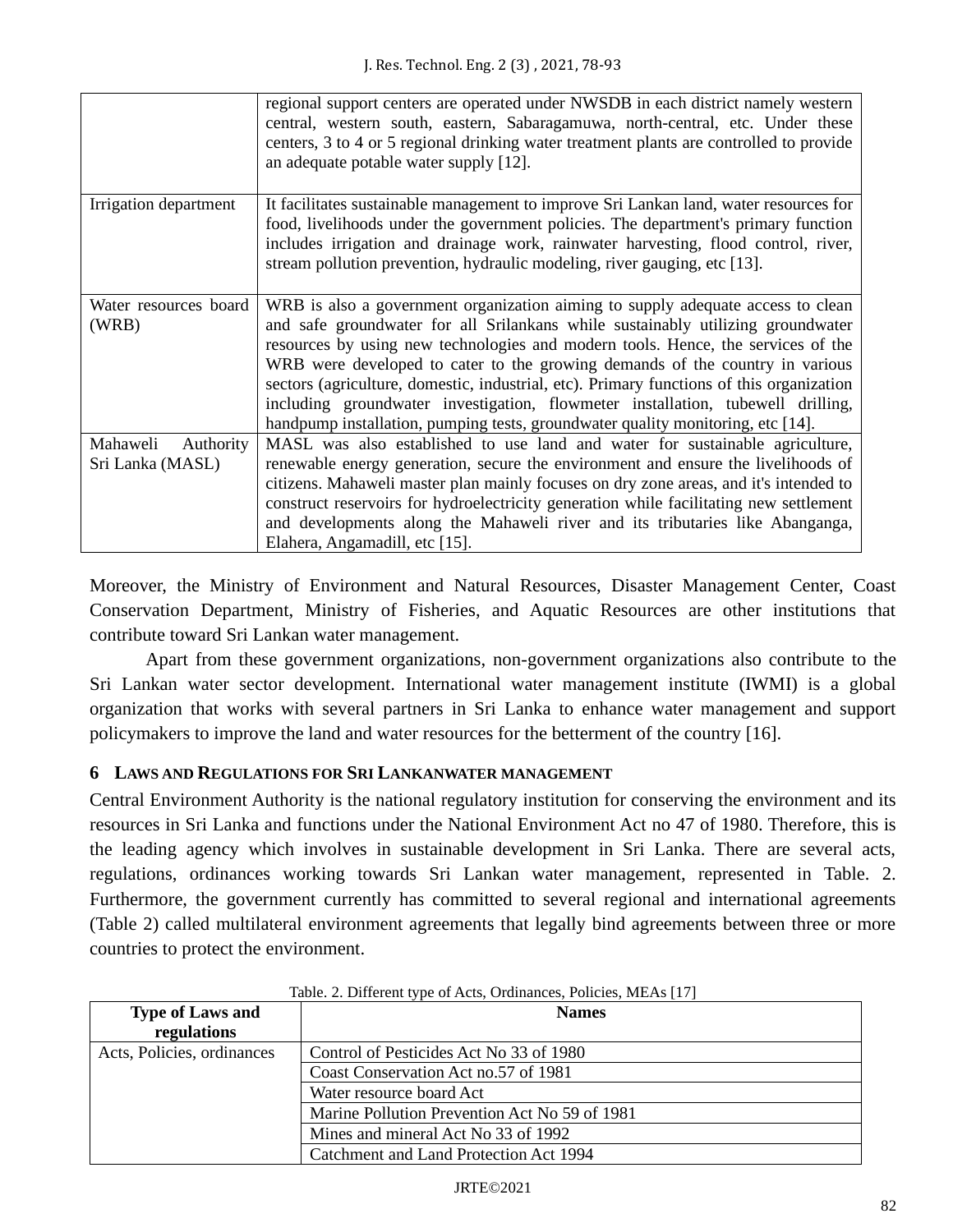|                             | Fisheries and Aquatic Resources Act No 02 of 1996                         |  |  |  |  |  |
|-----------------------------|---------------------------------------------------------------------------|--|--|--|--|--|
|                             | National Policy on Protection & Conservation of water resources, their    |  |  |  |  |  |
|                             | catchments & reservations in Sri Lanka                                    |  |  |  |  |  |
|                             | Coastal Zone Management Plan 2004                                         |  |  |  |  |  |
|                             | National Watershed Management Policy 2004                                 |  |  |  |  |  |
|                             | <b>Cleaner Production Policy 2004</b>                                     |  |  |  |  |  |
|                             | National Policy on wetlands 2005                                          |  |  |  |  |  |
|                             | National Fisheries and Aquatic Resources Policy 2006                      |  |  |  |  |  |
|                             | <b>National Biosafety Policy</b>                                          |  |  |  |  |  |
|                             | National Agriculture Policy 2007                                          |  |  |  |  |  |
|                             | National Policy on Sand as a Resources for the Construction Industry 2006 |  |  |  |  |  |
|                             | Water Hyacinth Ordinance No 09 of 1909                                    |  |  |  |  |  |
|                             | The State Lands Ordinance                                                 |  |  |  |  |  |
| Multilateral<br>environment | United Nations Framework Convention on Climate Change (UNFCCC)            |  |  |  |  |  |
| agreements (MEA)            | Barcelona Convention for the Protection of the Marine Environment and the |  |  |  |  |  |
|                             | Coastal Region of the Mediterranean                                       |  |  |  |  |  |
|                             | United Nations Convention on the Law of the Sea (UNCLOS)                  |  |  |  |  |  |
|                             | Stockholm Convention on Persistent Organic Pollutants (POPs)              |  |  |  |  |  |
|                             | The Rotterdam convention                                                  |  |  |  |  |  |
|                             | <b>Basel Convention</b>                                                   |  |  |  |  |  |
|                             | International Convention for the Prevention of Pollution from Ships       |  |  |  |  |  |
|                             | (MARPOL-1973) and Protocol 1978                                           |  |  |  |  |  |
|                             | United Nations Convention on the law of seas (UNCLOS)                     |  |  |  |  |  |

# **7 ISSUES RELATED TO THE SRI LANKAN WATER SECTOR**

There are plenty of factors affected by the issues in the Sri Lankan water sector. Depletion and degradation of water resources, inappropriate human activities, urbanization, industrialization, population growth, and lack of rules and regulation are contributing factors to the water crisis. These arecritical issues that need to be paid more attention to create a sustainable Sri Lankan water sector.

# **7.1Deforestation**

Forest degradation is one of the significant prevalent situations in Sri Lanka. Many researchers mentioned that Sri Lanka lost 60% of its forest cover, from 80% in the late 1800s to 25% in the early 2000s [18]. Forest coverage is going down rapidly. Currently, Sri Lanka is facing a lot of environmental concerns. Recently, Sinharaja deforestation has stirred up massive discourse cases. Sinharaja is a world heritage and a top tropical rainforest in the world. It's not only the headwater of a few Sri Lankan's main rivers, such as *Nilvala* and *Ginganga,* but also from a biodiversity point of view. It's unique over plenty of vegetation, flora, and fauna, and endemic wildlife. Many researchers have proven that Sinharaja can store tons of atmospheric carbon, thus improving our atmospheric air quality. However, the area is under threat due to illegal encroachment, mining, logging, and even road construction, thus resulting in habitat degradation [19]. Due to these various activities and developments, the area is currently at risk of losing its valuable status which was achieved in early 1988 from the UNESCO world heritage site. Sinharaja and Nakiyadeniya, Kanneliya,is some other rainforests that can be found in Sri Lanka.

Forests are anessential element in the water cycle because they add water to the atmosphere through transpiration, regulate the water flow through filtering pollutants, reduce solar erosion, improve soil properties, and reduce GHG emissions. Furthermore, adequately managed forests can mitigate adverse effects from extreme weather conditions, floods, droughts and keep the regional water balance. Moreover,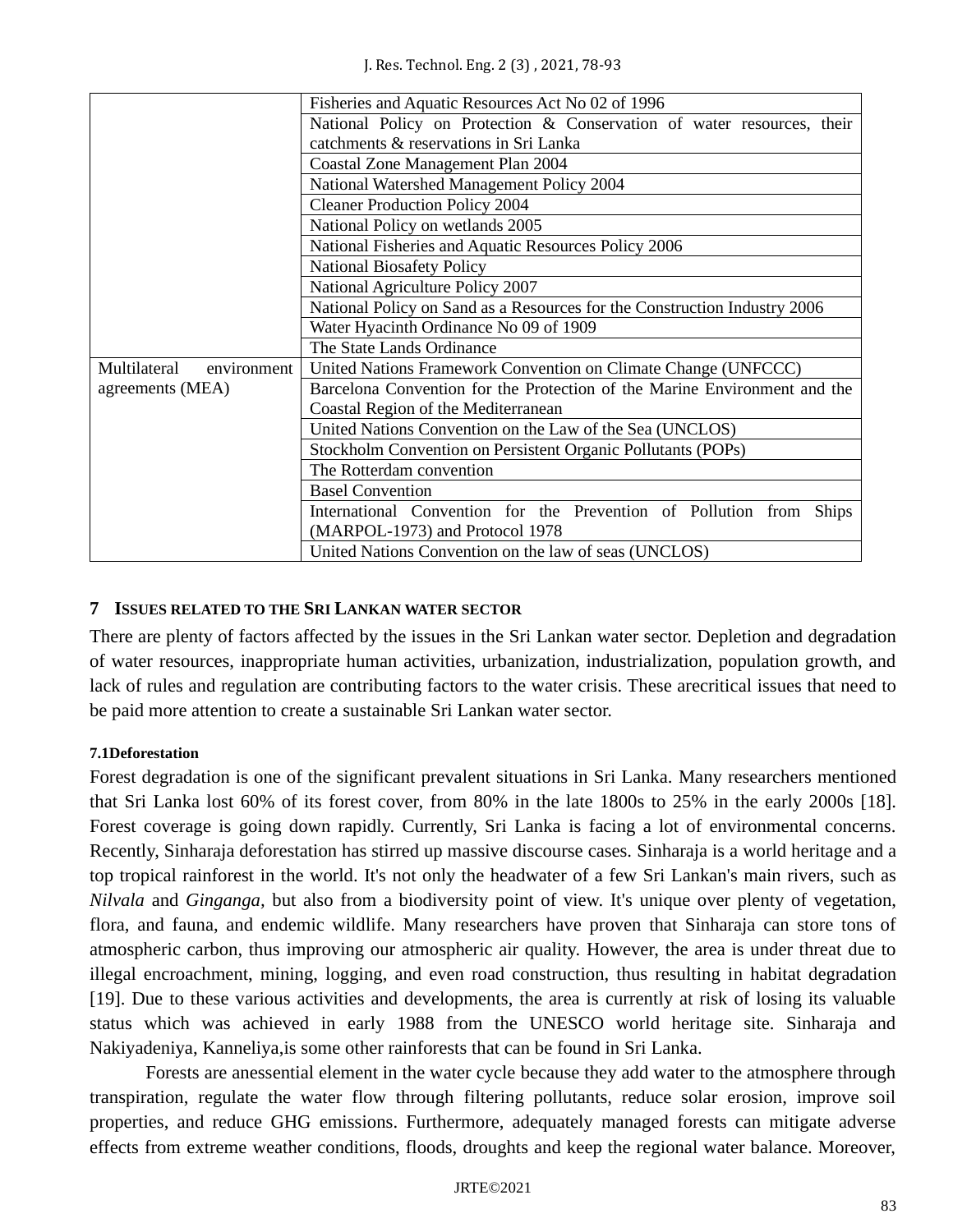illegal logging and small-scale tree removal also enhancing soil erosion impacts [20]. Forest contributes to secure the available freshwater resources. That's why it is essential to control our deforestation rate.Deforestation would lead to reducing tree transpiration rates, thus causes to decrease in the amount of rainfall in particular areas. This will be the crucial factor for creating droughts seasons. Trees and plants are responsible for extracting groundwater from soil and released back to the environment, and thus if deforestation will continue, there will be no environment for the future generation. [21].

If we take another example as the Knuckles mountain range, it is also a unique ecosystem found in Sri Lanka. UNESCO also declared Knuckles as a world heritage. However, unfortunately, many of us neglect it. Illegal '*wallapatta*', cardamom cultivation, deer hunting for meat, illegal gem mining, and illegal encroachment are regular threatening activities in Knuckles forests these days.Knucklesareessential to us concerning water catchments, endemic biodiversity, and many other aspects. When considering the water flow which finally feeds the Mahaweli river, approximately one-third of that water flow is originated from the Knuckles range [22]. Thus it has become an enormously valuable resource since drinking water becomes a more rare thing in the future. When considering Sri Lankan agriculture, it mostly depends on water. Several irrigation projects started recently by considering the '*Kalu*' river and '*Moragahakanda*' reservoir. Most of the water which goes into these two projects originated from the Knuckles mountain range. Therefore conserving these heritages are ultimately beneficial for sustainable water management.

#### **7.2 Agrochemicals and fertilizer usage**

Fertilizers are the most critical resource for agriculture. Therefore, utilizing sustainable fertilizer and pesticide practices, soil management, irrigation systems are much essential. When fertilizers are applied at high rates, they may leach into groundwater or surface water runoff into waterways. This would lead to an increase in water pollution. Other than that, excess nutrients may enter water bodies through soil erosion. Hence, this will contribute to making an uncontrollable disaster [23].

For example, Nuwaraeliya is famous mainly for exotic vegetables (beet, leaks, potato) cultivation and tea plantations. Farmers mainly using agrochemicals, pesticides, nutrients in large quantities. Due to agricultural runoff, these pollutants are ends up in water sources which become the most serious concerning the matter.

Access to surface water is much more difficult in dry zone areas (Anuradhapura, Polonnaruwa, etc). Therefore, most people rely on groundwater sources for their daily needs. Nevertheless, in areas like Anuradhapura, pesticides, agrochemical, chemical fertilizer usage is a common practice for their agriculture. Groundwater contamination resulted from those issues; thus, most people affect some water bone diseases like chronic kidney disease of unknown etiology(CKDu), dental fluorosis, etc [24]. Many researchers reveal that the number of kidney patients rises primarily because of the usage of unclean drinking water. Therefore, sustainable agricultural practices are an essential requirement.

#### **7.3 Sand and Gem mining**

Sand is in high demand in the construction sector, and today a billion tonnes of sand are required for the Sri Lankan building and construction sector. Sand is lifted from river beds, beaches and dredged from sea beds. River sand is preferred for construction because it requires less processing and has better quality than other sources. Excessive mining, as in fig. 3 can alter the river bed, force the river to change course, eroding river banks, and leads to flooding. It also destroys the habitat of aquatic animals and also affecting under groundwater tables.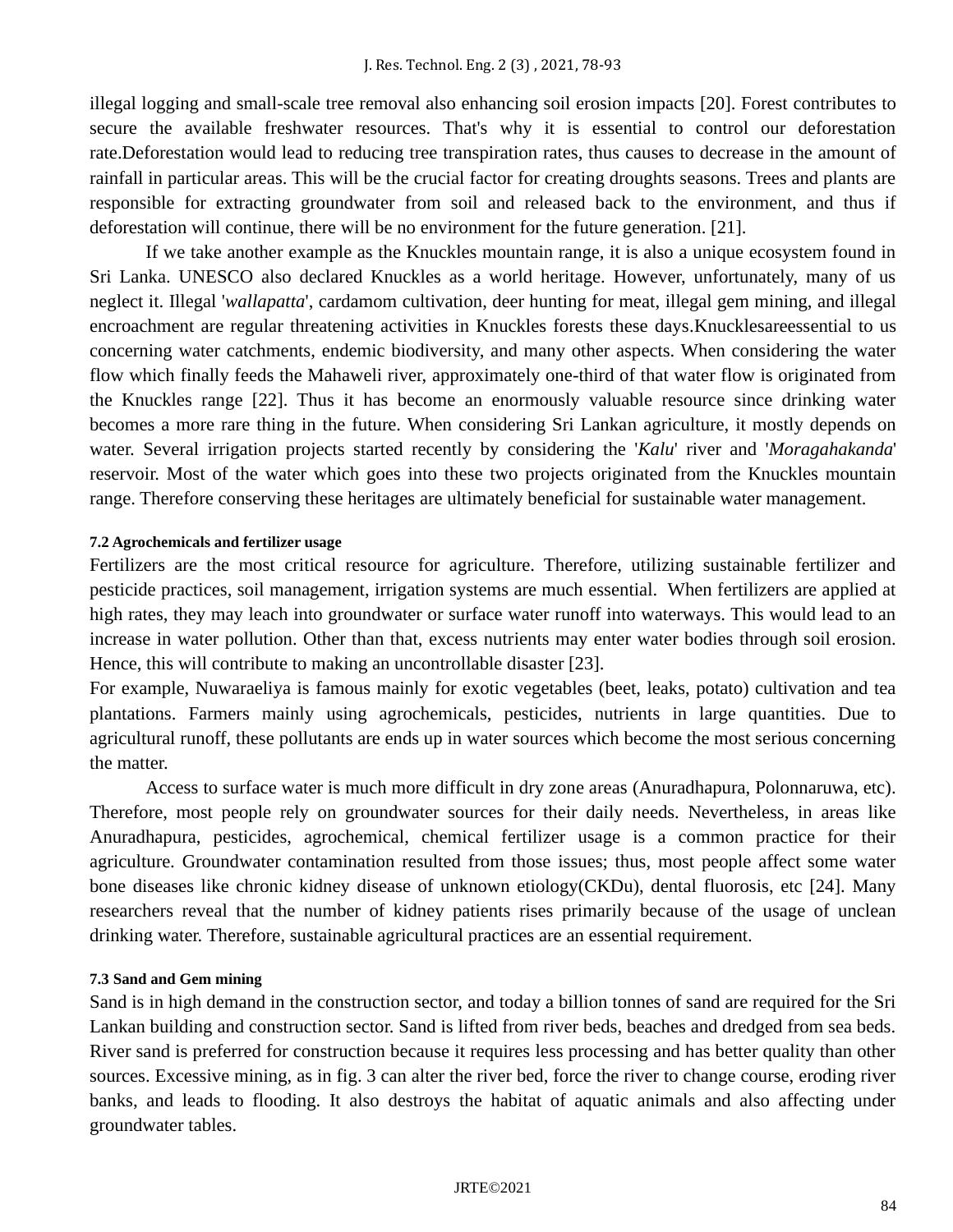

Fig. 3. Sand Mining [25]

In the Rathnapura district, gem and sand mining is one of the major occupations for many people [25]. We can see plenty of illegal sand mining locations near the '*Kalu Ganga*' catchment area. This leads to increased water turbidity levels, dropping of the water table, landslides at up steam, and water treatment plants near the catchment areas are also experienced many operational issues when the turbidity level shows a considerable increasein the anticipated value. Another significant impact is that the seawater intrusion into surface water. This causes high conductivity and chloride levels in the water. Thus it is much difficult to treat and get it up to SLS drinking water standard.

# **7.4Unsustainable urban wastewater management**

Inappropriate household waste management, industrial discharge mostly leads to water pollution. For example, Bolgoda wetland is a beautiful water catchment area. Due to irregular development plans, and inappropriate human activities, this catchment has largely deteriorated, as in Fig. 4. According to the Global nature fund, Bolgoda and Madampe lakes are proclaimed as the 'Threatened Lakes of the Year 2018'. Inappropriate discharge of industrial chemicals, wastewater from hotels, sawmills causes the degradation of these wetlands and mangrove swamps in the area [26]. This pollution has directly affected nearby drinking water sources, and sometimes it creates eutrophication and led to the growth of the 'Diya Habala', which is affected to the lake's fauna and flora.



Fig. 4. Bolgoda Wetland Pollution [26]

JRTE©2021 In the upcountry, Nuwaraeliya has been facing a different situation altogether. Nuwaraeliya receives water directly from water sources within the '*Piduruthalagala*' forest reserve. However, the water distributed in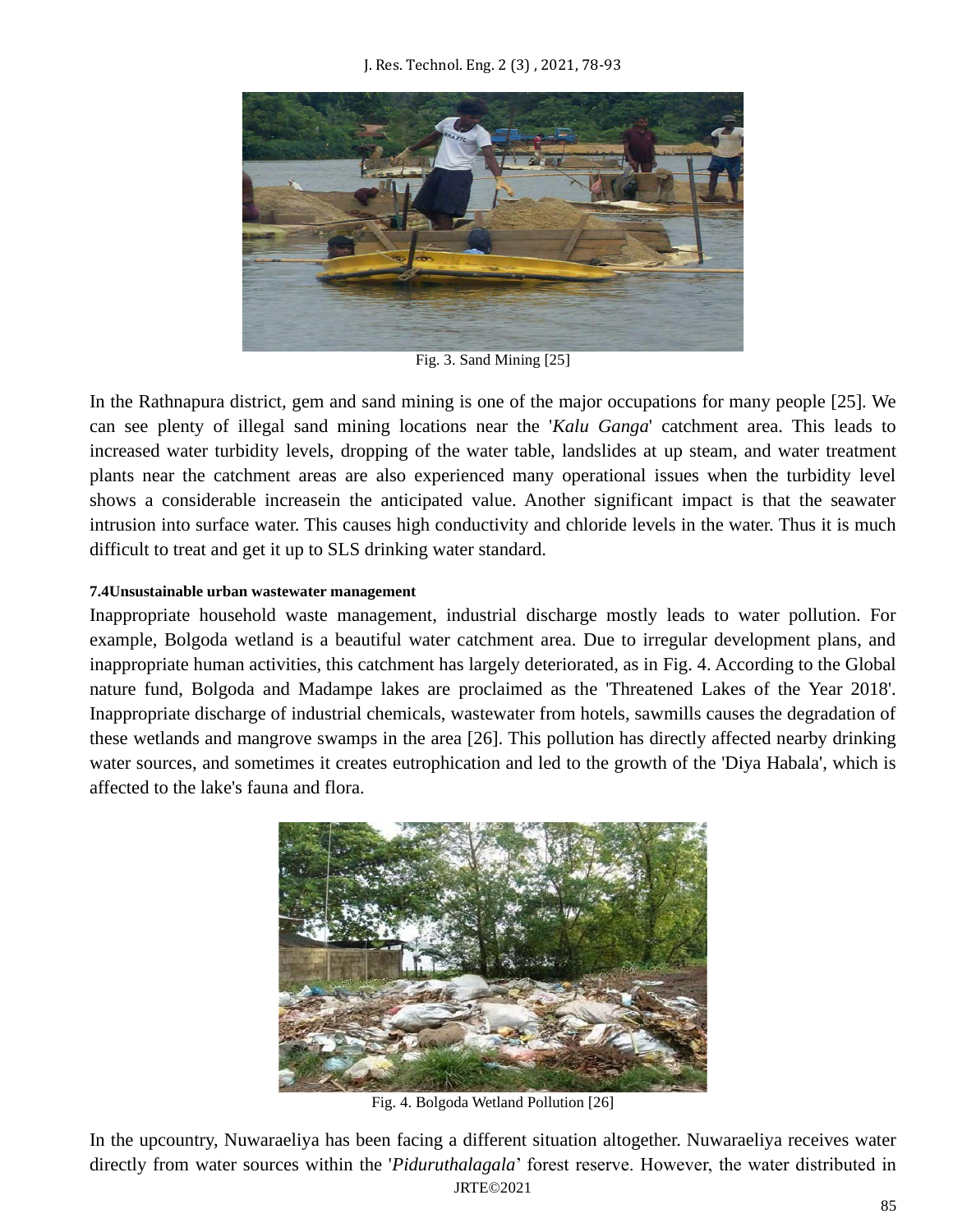the area has been contaminated with sewage, and specific industries released their sewage water, including fecal matter, directly to water canals because of the lack of a proper sewage system. Sometimes poor conditions of the underground piping system are also a significant factor in sewage contamination[27].

Another example is the Kelani river water pollution issue. It is one of the largest rivers in Sri Lanka, providing 80% water for Western provinces. There are more than 7000 industries locate near the Kelani river. So now the riverbank is deteriorating rapidly due to inappropriate constructions, solid, sewage, wastewater discharge, and illegal house construction along the riverside. Due to the lack of waste management practices, these issues damage the ecosystem [28]. Because of the poor quality of water sources, bottled water has taken much of the space in the water sector. However, it does not have a quality control mechanism. Therefore, it is essential to have a sustainable methodology to develop the water sector and conserve the natural resources from water pollution.

# **8 GLOBAL WATER MANAGEMENT AND ITS APPLICABILITY FOR SRI LANKA**

The world community has given a variety of guidelines, principles, and goals for global water management. Agenda 21 and the Dublin principles in 1992 have defined water as an economic, social good, and finite resource. Scientists observed that unsustainable water extraction, changes in land use and land management practices, deforestation, destruction of valuable wetlands lead to degrading water quantity and quality. Therefore under these guidelines, freshwater was identified as an essential element for life and conserving, reusing, and sustaining the water sector became necessary.

Sustainable development goals (SDGs) were named at the United Nations Conference on Sustainable Development in Rio de Janeiro in 2012. Every country on earth agreed to these 17 SDGs and 169 targets to address the global water crisis and other significant challenges. Each goal is having specific targets to achieve for a sustainable world. Under this concept, several actions were planned to be achieved by 2030: eradicating hunger, poverty, ensuring basic needs and equity for all, managing natural resources, taking action against climate change, reducing the loss of biodiversity, etc. Goal 6, goal 12, goal 13, goal 14, as in Fig. 5 can be identified as the key goals of sustaining our water sector [29].



Fig. 5. SDG goals 6,12,13,14 [29]

Goal 6 ensures access to water and sanitation for all. There are six targets related to goal 6, which mainly focus on protecting and restoring water-related ecosystems. There are many sub-components of goal sixand water quality, water efficiency, integrated water resource management, etc. In Sri Lanka, there are so many environment-related issues, including deforestation, habitat loss, catchment degradation, etc. Hence, the new valuing methodologies modeling new systems, practices, and approaches have to consider to arrive at a more realistic valuation of water resources. Under goal six targets, Sri Lanka is currently improving water supply infrastructures, piped water systems, tube wells, and protected dug wells to supply adequate water as per the requirement of urban, semi-urban, and rural populations.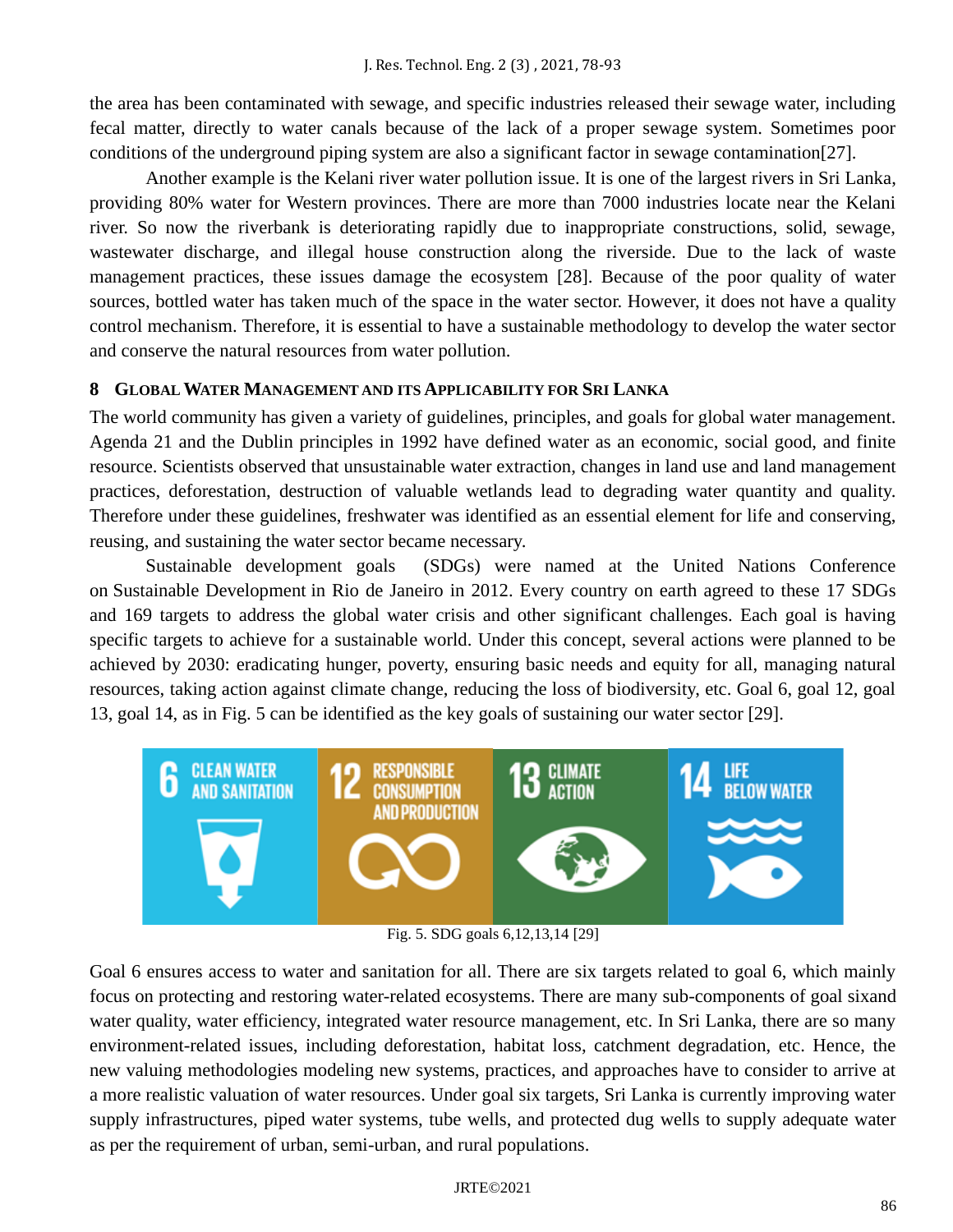Furthermore, the government also makes plans to increase pipe bone water coverage [30]. Sri Lankans face many issues due to insufficient development of the water sector, including lack of sanitation & hygiene facilities, inadequate school toilets & menstrual hygiene facilities, lack of disabling or elder-friendly toilets in public places, etc. Usually, these are the key reasons people use less water for most daily needs.

Goal 12 ensures sustainable resource consumption and production for all. Degradation of water resources and ecosystem, inappropriate industrial production discharges, unsustainable resource usages, overexploitation acting in such a way as to harm people again like water pollution, eutrophication, the building of garbage mountains, the collapse of the dumps and a large number of peoples lost their lives, etc. [The Meethotamulla garbage dump disaster is the best example of this unsustainable consumption and](https://blogs.agu.org/landslideblog/2017/04/16/meethotamulla-1/)  [production. Policy formulation practices like National Policy on sustainable consumption and production,](https://blogs.agu.org/landslideblog/2017/04/16/meethotamulla-1/)  [green public procurement policy, national policy and strategy on cleaner production, national green](https://blogs.agu.org/landslideblog/2017/04/16/meethotamulla-1/)  [reporting system & energy star rating system and energy audit systems development, the establishment of](https://blogs.agu.org/landslideblog/2017/04/16/meethotamulla-1/)  [sustainable energy authority & national cleaner production center are some of the key solutions to achieve](https://blogs.agu.org/landslideblog/2017/04/16/meethotamulla-1/)  [goal 12 targets in Sri Lanka \[30\].](https://blogs.agu.org/landslideblog/2017/04/16/meethotamulla-1/)

Goal 13 ensures a sustainable climate action plan for all over the country. Sri Lanka is recognized as a disaster hotspot by UNISDR due to natural disaster patterns and climate change impacts over the years. Under goal 13 targets, Sri Lanka takes priorities and actions for climate change and reduces disaster risks. Plans were implemented for a high standard mechanism for early warning systems on natural disasters, extreme weather events, evacuations, and actions to prevent losses and damages, etc. Environmental organizations (Disaster Management Centre, Department of Agriculture, Department of Meteorology, Department of Irrigation, Department of Agrarian Development) were established to implement a sustainable climate action plan [30].

Goal 14 ensures sustainable use of oceans, seas, and marine resources. Ocean resources of Sri Lanka mostly fall within the Bay of Bengal Large Marine Ecosystem, which has been considered as one of the most productive ecosystems in the world oceans. Sri Lankan coastal and marine resource provides thousands of ecosystem services including fisheries and minerals. However,Sri Lanka was still recorded as one of the largest plastic polluters and threatened marine areas. To conserve life below water, Sri Lanka following specifics legal framework structures include the Fauna and Flora Protection Ordinance of 1937, Marine Pollution Prevention Act of 1981, Coast Conservation Act of 1981, Fisheries and Aquatic Resources Act of 1996, National Environmental Act no 47 of 1980. Apart from that, there are international conventions treaties ratified to conserve ocean resource, such as the UN Law of the Sea Convention (ratified 1995), International Convention for the Prevention of Pollution from Ships-MARPOL (Annex I - VI), International Convention on Oil Pollution Preparedness, Response and Co-operation (OPRC) 1990, International Convention on Civil Liability for Bunker Oil Pollution Damage 2001, International Convention on the Control of Harmful Anti-fouling Systems on Ships, Ballast water Management Convention implemented in 2017, United Nations Fish stock agreement, United Nations Convention Biological Diversity, BASEL Convention, etc [31].

# **9 FUTURE SUGE\GESTIONS AND RECOMMENDATION**

Many solutions and steps can be taken to promote a sustainable Sri Lankan water sector.

#### **9.1 Sustainable Agriculture System**

A sustainable agriculture system is much more essential in the water sector because of the highest available freshwater withdrawals for our agricultural needs. The improvement of the irrigation systems by enhancing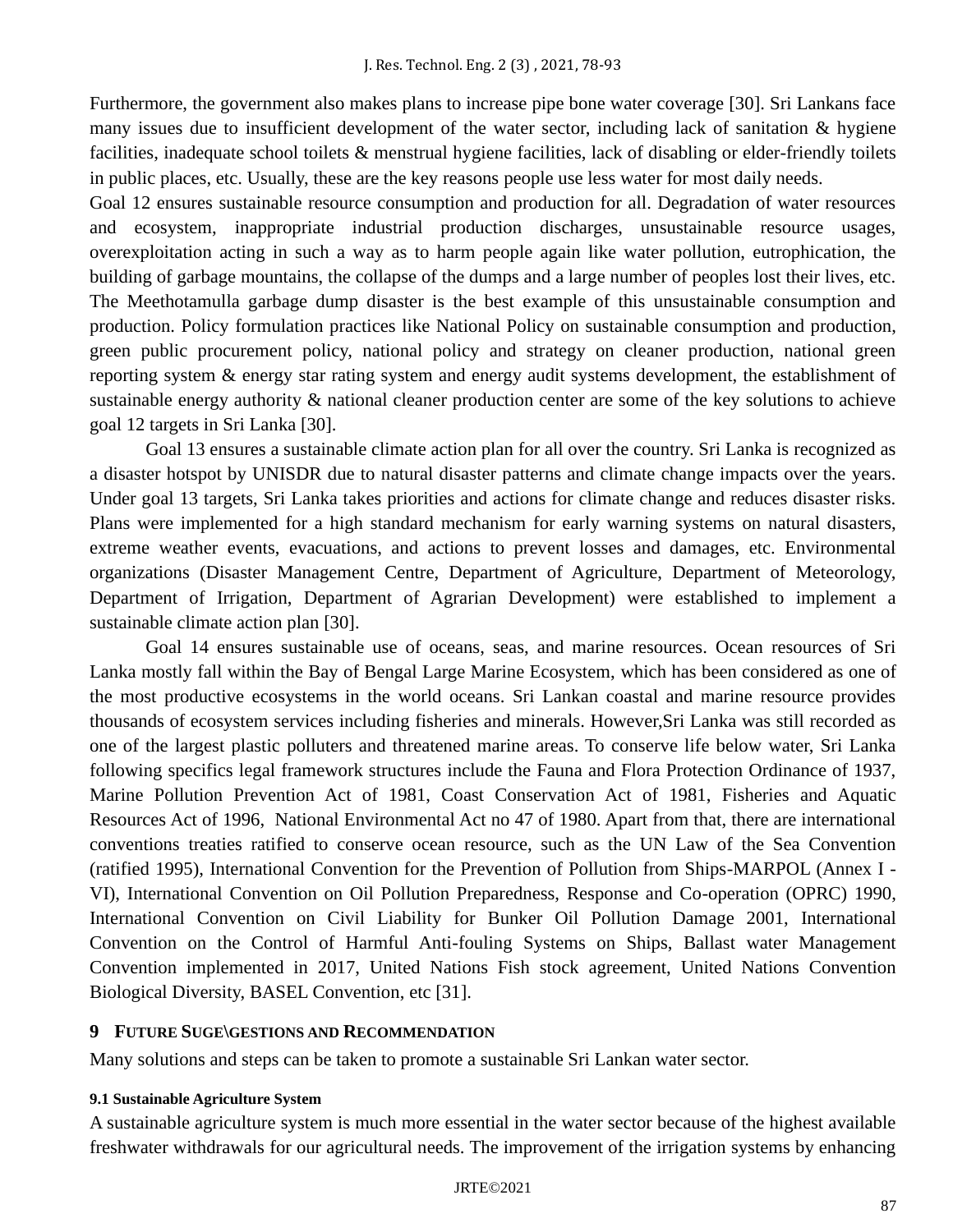the usage of modern drip irrigation systems, as in Fig. 6, is a solution to avoid agricultural water wastages. It is a very efficient system as it is used a significantly less amount of water and delivers water and nutrients directly to the plant's roots [32]. Thus, it produces a higher yield while conserving our water resources and minimizing the water evaporation rates.



Fig. 6. Drip Irrigation System [32]

Moreover, agrochemical and fertilizer usage become one of the significant issues for water pollution, as discussed in the previous section. Therefore, instead of using chemical fertilizers, people can encourage farmers to use organic fertilizer for their plantations. Preparing their organic compost is one of the significant advantages of avoiding pollution from agricultural runoff and further utilizing the agricultural waste to produce organic fertilizer is ultimately reducing the waste handling problems [33].

Another method is promoting traditional indigenous crops proven to be more drought-resistant and needs fewer water inputs. Throughout the country, especially in Anuradhapura, Moneragala, Ampara, Puttalam, Vavuniya, Kurunegala, and Hambantota, most people experienced water shortage issues. Therefore farmers can grow wood, apple, mango, satinwoods ('*Burutha*'), teak ('*Thekka*'), neem ('*Kohomba*'), which require less amount of water for the growing season.

Farmers can allocate their paddyland for non-rice crops when they have lower rice yields. For example, people can encourage farmers to use hybrid seeds which are resistant to pests, disease, and drought and provide high-quality yield throughout the year. Red lady F1 papaya, tomato, pumpkin seeds are the most usable hybrid seeds in today's Sri Lankan market [34]. Apart from that, proper manure, fertilizer practices also contribute to avoiding pollution from agriculture runoff [35].

# **9.2 Harvesting Rainwater**

Our ancestors have considered harvesting rainwater is an important task. Rainwater harvesting means collecting rainwater in rainy seasons and using them in other seasons. Due to climate change issues, most parts of the country experienced excessive rainfall in the rain season and the drought season, and it has now turned excessively long. Therefore harvesting rainwater is very much beneficial, especially for women, to fulfill their daily needs. This is a sustainable method that plays a vital role in agriculture, urban and rural areas for the people who do not have enough water for usage. Roof catchments, ground catchments (artificial), rock catchments (natural) are some of the methods to collect rainwater. Thus, one solution is to promote rainwater collection systems as in Fig. 7 for each household to utilize every drop from rain and. Not only that, but also this concept can use even for apartments in urban areas as well.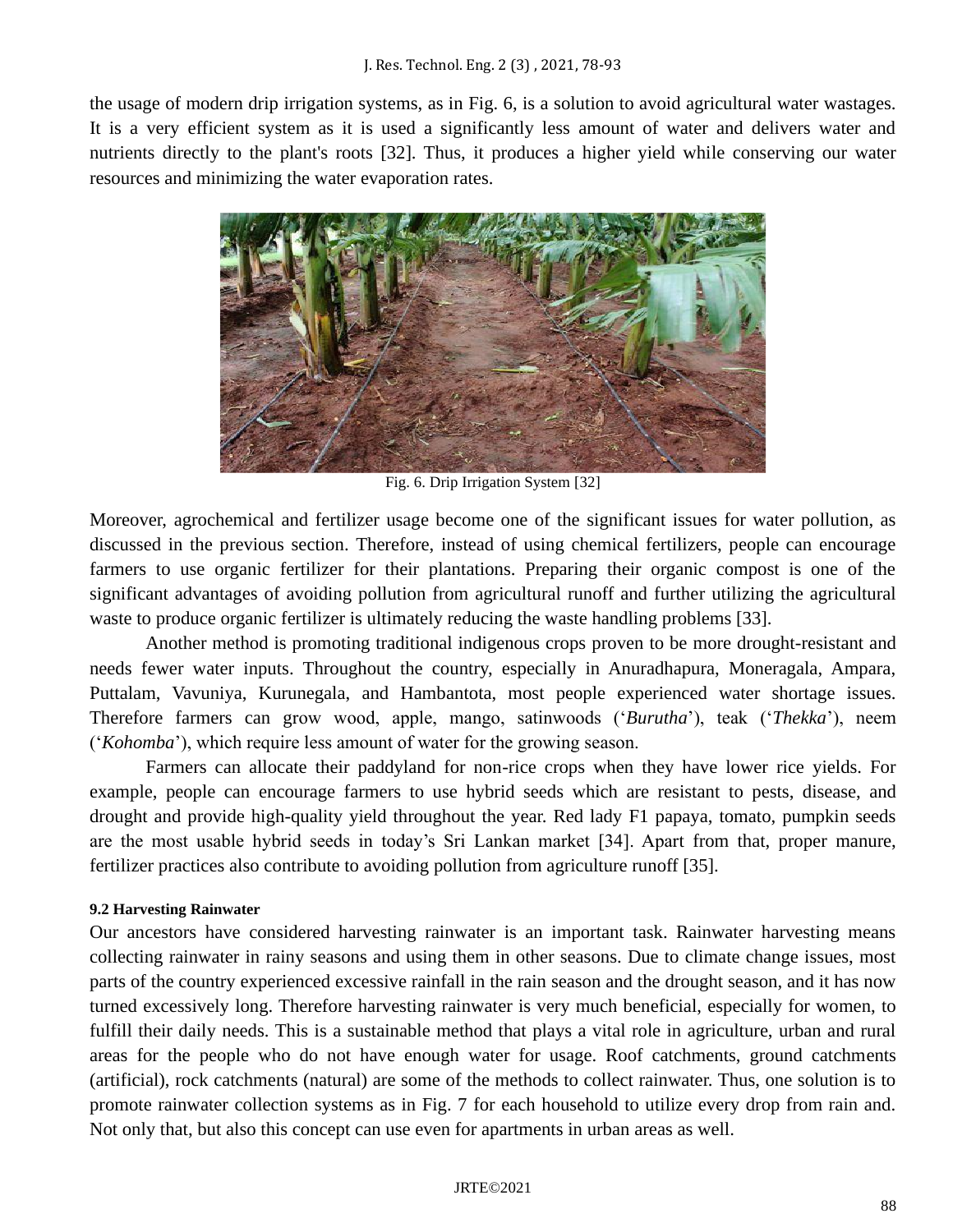

Fig. 7. Rainwater collection systems [36]

### **9.3 Sustainable wastewater management techniques**

There should need to have an effective policy response in the wastewater management process. The key legislation for wastewater management is the National Environment Act (NEA) no 47 of 1980, amended in 1988 and 2000. Under this Act, specific wastewater discharge limitations are listed based on the discharge type and the industry type. Therefore, it is required to give particular attention to protect and safeguard these policies.

Onsite eco-friendly wastewater system method can be introduced for households, industries, and commercial places to utilize their toilet waste, kitchen waste, and bathroom wastewater. Wastewater from the building can be collected to a settling tank and allow all solid parts to settle as sludge. With time, microorganisms will decompose the sludge, and the liquid part of the wastewater flows to another tank. Then water can be pumped to a small wetland area where plants and microorganisms will reducing pollutant level, and odorous gases and some part of water will be lost through transpiration, evaporation. From wetland cells, water effluent can be collected to another tank or processed through to the drip irrigation system mentioned previously. Different types of invasive plant species like '*Phragmites', 'Eichhornia crassipes'* and '*Typha'* can be used to construct wetlands [37]. For industries, implementation wastewater treatment plant or resource extraction plant will be the best solution. However, it is a highly cost-effective method. Therefore the previously mentioned wetland treatment concept can be used to utilize the wastewater, and then treated water can be pump again for industrial purposes.Nevertheless, here, it is essential to consider the type of wastewater before constructing any wetlands. Table. 3 illustrates some of the common wetland plants for various wastewater.

| <b>Wastewater type</b>    | Suitable wetlands plants                                                                      |        |  |  |
|---------------------------|-----------------------------------------------------------------------------------------------|--------|--|--|
| Steel industry wastewater | Phragmites australis<br>Typha Angustifolia                                                    | $[38]$ |  |  |
| Textile wastewater        | Eichhornia crassipes (water hyacinth)                                                         | [37]   |  |  |
| Diary wastewater          | Eleocharis dulcis<br><i>Frimbistilisdichotoma</i><br>Scirpusgrossus                           | $[37]$ |  |  |
| Municipal wastewater      | Limnocharis flava<br>Pistia stratiotes                                                        | $[39]$ |  |  |
| Domestic wastewater       | Canna generalis<br>Heliconia Psíttacorum<br>Polianthus tuberosa L.<br><i>Iris pseudacorus</i> | $[40]$ |  |  |

Table. 3. Different wetland construction plant for different wastewater types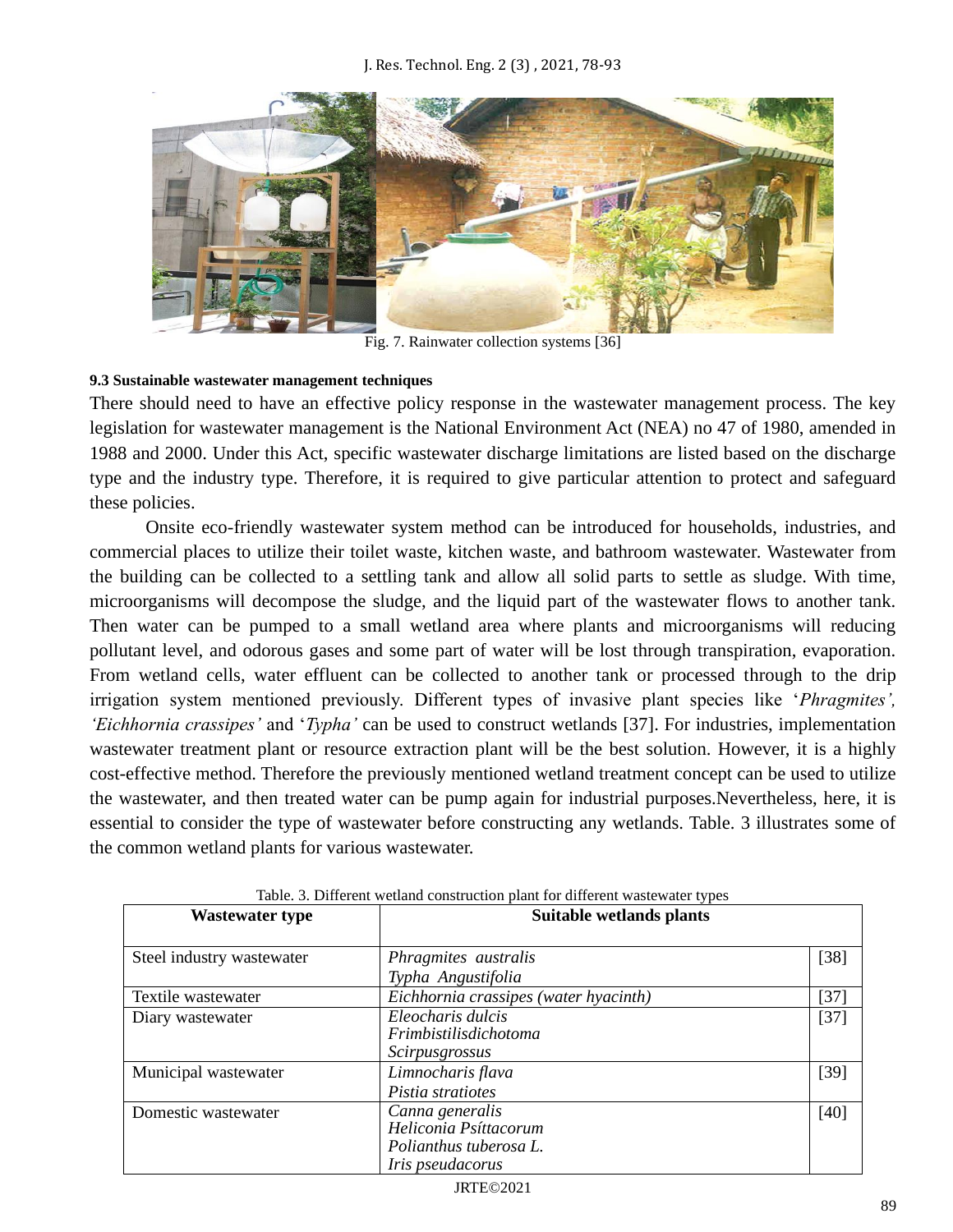|                           | Zantedeschia aethiopica.                   |      |
|---------------------------|--------------------------------------------|------|
| Slaughterhouse wastewater | Typha latifolia                            | [4]  |
| Salinity wastewater       | Arundo donaxalong withSarcocorniafruticosa | [42] |

Apart from that, implementing a downflow hanging sponge system for trickling filters will also be another low-cost wastewater treatment technique, especially for the industries engaging in aerobic wastewater treatments[43]. Furthermore, the oxygen transfer dynamics and nitrification in a novel rotational sponge reactor to remove nitrogen from wastewater is another solution [44].

Sewage treatment is another solution to reduce water shortages. At least there should need to have 2 or 3 sewage treatment plants in each district. With the supply of sewage water into a centralized system, treated water can be used again for usable work. Not only that but optimizing the rotational speed and hydraulic retention time of a rotational sponge reactor for sewage treatment is another chance to get rid of the sewage treatment problems [45].

#### **9.4 Reducing dependency on chemical-based water treatment**

Almost every water treatment plant operation is primarily based on chemicals, large machinery, high-cost infrastructures, etc. It takes many years to develop such types of plants in developing countries like Sri Lanka. It requires a high-skilled technical labour force, funds, etc. On the other hand, chemicals used for the water treatment process, such as aluminum sulfate creating large sludge production and disposal issues. Moreover, excess chemical usage may cause to corrode the distribution pipelines, long-term chemically treated water usage may create some health issues, etc. [46].

Therefore, instead of using chemicals and high-cost infrastructures, people can encourage to development of low-cost water treatment plants from region to region. Many researchers investigated the performance of various natural materials on water treatment. '*Moringa oleifera*', coconut shell charcoal, sand, gravel, bone charcoal are some materials that are adapted to cope with the Sri Lankan culture[47] [48]. This will enhance the groundwater/surface water usage, and it will be the best golden solution to treat poor quality rural groundwater/surface water for future use.

#### **9.5 Ecosystem conservation**

Water supplies in our country mainly depend on healthy ecosystems such as wetlands, mountains, forests, and grasslands that recharge, store, and sustain reliable water sources all year. Therefore, government and private sectors should need to protect, restore, and manage biodiversity, rehabilitate wetlands and new wetlands construction, reforestation, ban deforestation and dumping wastes/ garbage everywhere, restrict illegal sand mining and other damaging activities in sensitive areas, etc.

For example, alternative resources should be needed to replace sand as stable building material when restricting sand mining processes. Many researchers reveal that fly-ash, quarry dust or limestone, copper slag can be used in concrete instead of sand[49] [50]. Likewise, ecosystems, water sources can be secured by finding additional alternative solutions.

#### **9.6Government and Community commitment**

There are important milestones regarding the water sector, and it will not be easy to achieve without government, private sectors, communities, etc. Over the years, governments, international donors, private sectors are engaging with community base water projects to provide sustainable water and sanitation services in rural villages. However, most of these projects were often unsuccessful because of their people's lack of knowledge and participation.When developing such projects, first attention should mainly focus on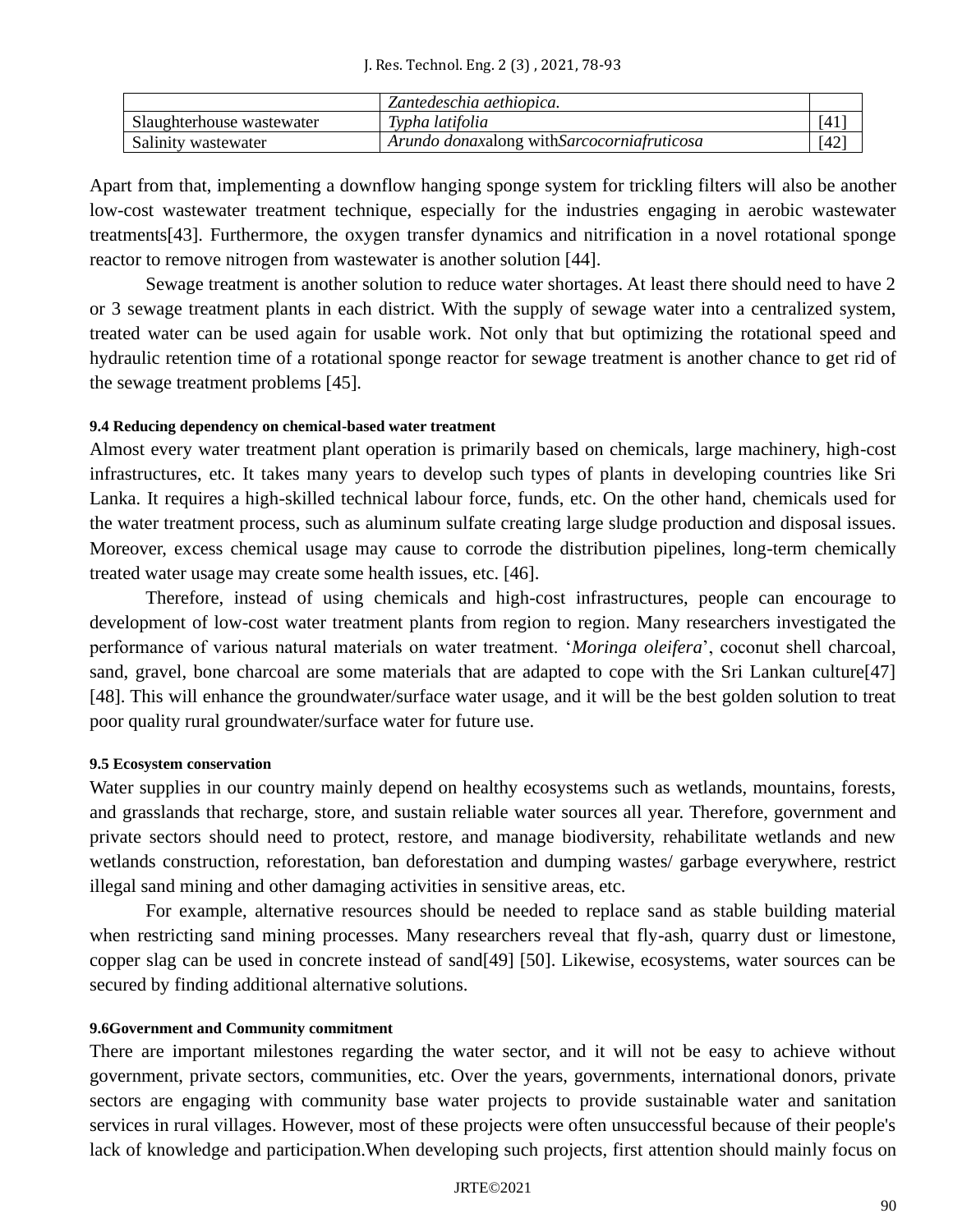the communities' opinions, and relevant authorities should take responsibility for their hands. It is essential to realize that rural water schemes will be more successful if people can act as facilitators and our role needs to assist the community. In that way, community projects will be more sustainable than the actual level.

The responsibility of conserving water is to hand on communities and needs to have high government commitment. The influential environmental laws and regulations of the country are more than enough to protect this environment. However, those regulations had become more irrelevant when people paid bribes to higher authorities to cover up their illegal actions on the environment. Government, public sector corruption is already getting worse condition in the country. Most people are getting to persecute by higher authorities when they raise their voice against these illegal environments polluting cases. That's the worst condition in Sri Lanka right now. Therefore, the central government, which operates on higher levels, its relevant ministries, and the relevant ministry of the provincial councils, should create a sustainable legal framework for workers under their institutions not to take bribes. Government should need to provide the necessary fundings, and they should provide a correct vision to their workers, public regarding the conservation of water and its resources. However, not only the government but civil society organizations, community organizations, and also NGOs who genuinely campaign for these issues should come forward together to implement necessary procedures.

# **10 CONCLUSION**

Water changes our lives, so it has become a powerful solution to any arising problems in communities. People can meet the challenges and improve their lives if they have clean water. Overexploitation, unequal social relationships, catchment degradation, sand mining are important reasons for the unsustainable water sector in Sri Lanka. Therefore, Sri Lankans can move towards a sustainable level through various simple processes, including reducing the leakages from old pipe network systems by installing new systems or by preparing old ones, constructing communal wells to access groundwater with collaboration. Government and private sector participation, educate people about basic water conservation methods like stop letting water go to waste while having a shower, brushing and in any other daily activities, watering the garden after sunset and watering only when needed, etc. Apart from that, developing plans across the industrial sectors, domestic, commercial sectors together by protecting the water resources will ensure that we have a sustainable future.

#### **ACKNOWLEDGMENT**

The authors wish to thank the reviewers for their comments and their expertise and assistance throughout all aspects of our study in writing the manuscript.

#### **REFERENCES**

[1] WHO. (2019, June 14). World Health Organization. Retrieved from Drinking water: https://www.who.int/news-room/factsheets/detail/drinking-water

[2] Worldometer. (2021, May 19). Sri Lanka Water. Retrieved from https://www.worldometers.info/water/sri-lanka-water/

[3]world population-Review. (n.d.). Sri Lanka Population 2021 (Live). Retrieved June 05, 2021, from https://worldpopulationreview.com/countries/sri-lanka-population

[4] Dissanayake C.B., Chandrajith R, The Hydrogeological and Geochemical Characteristics of Groundwater of Sri Lanka. In: Mukherjee A. (eds) Groundwater of South Asia. Springer Hydrogeology.405-428.2018

[5]Department, M. (2021). Department of Meteorology Sri Lanka. Retrieved June 02, 2021, from Climate of Sri Lanka: http://www.meteo.gov.lk/index.php?option=com\_content&view=article&id=94&Itemid=310&lang=en&lang=en

[6] Mullen, K. (2021, May 20). NGWA-The groundwater association. Retrieved from distribution of the Earth's water: <https://www.ngwa.org/what-is-groundwater/About-groundwater/information-on-earths-water>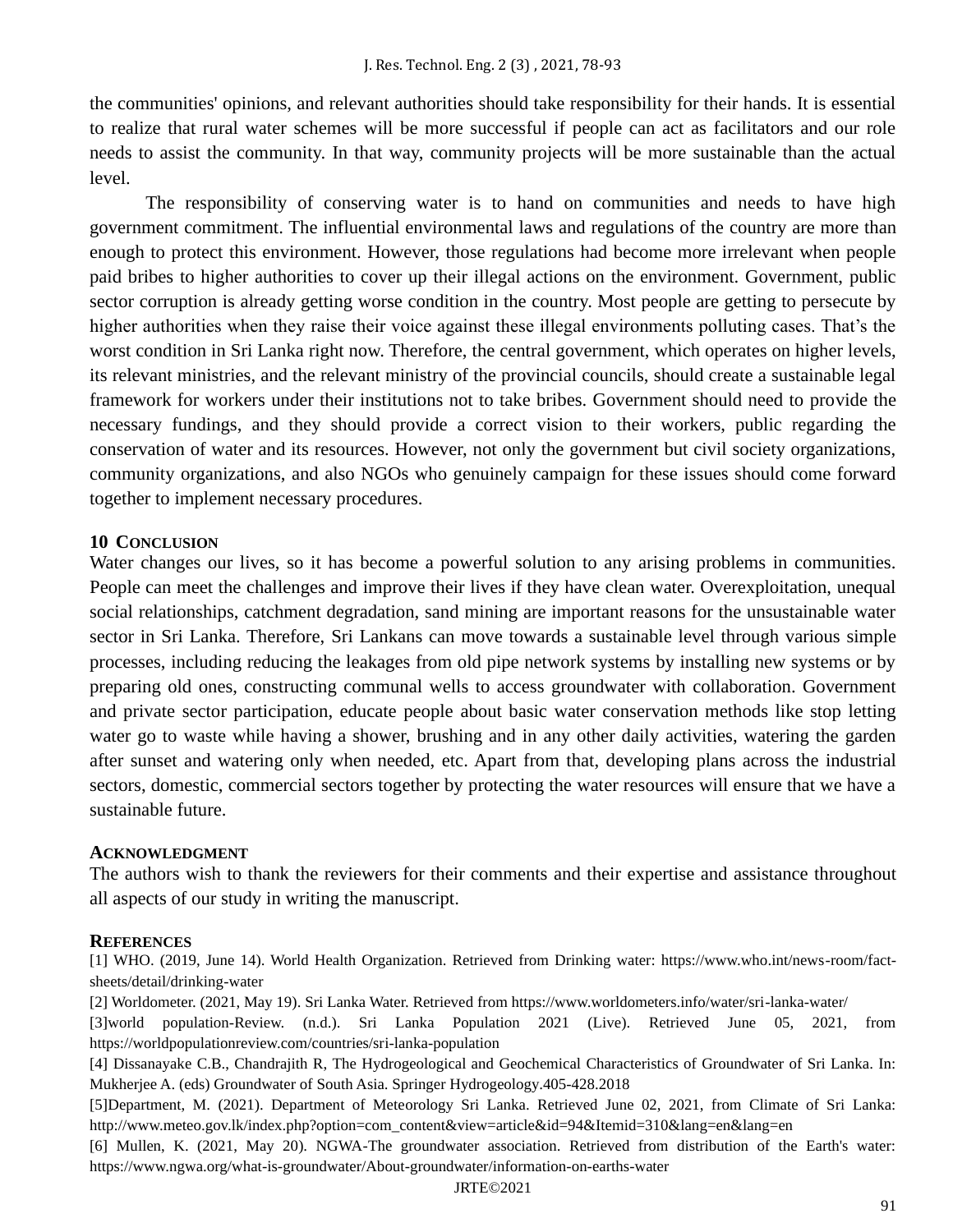[7]The study of the Management of Groundwater Resources in Sri Lanka.In sustainable groundwater management in Asian Cities.Chapter 3-5.2010

[8] Abeywardana N, Bebermeier W, Schütt B. Ancient Water Management and Governance in the Dry Zone of Sri Lanka Until Abandonment, and the Influence of Colonial Politics during Reclamation. Water; 10(12):1746. 2018. https://doi.org/10.3390/w10121746

[9] S. Sayanthan, T. Mikunthan, N. Kannan, M. Prabhaharan, N.Thaneswaran. Needs and Trends of Rain Water Harvesting in Sri Lanka. International Journal of Research Studies in AgriculturalSciences(IJRSAS), 3(12), 42-52. 2017.http://dx.doi.org/10.20431/2454-6224.03012005

[10]Chatura Rodrigo, A. Senerathne. (2016, March 22). *DailyFT.* Retrieved from Better water, sustainable agriculture and better lives for Sri Lanka: https://www.ft.lk/article/532392/ft

[11]Women's society in rural sri lanka creates an impact through improved access to water. (2018, October 14). Retrieved from Solidaridad:https://www.solidaridadnetwork.org/story/womens-society-in-rural-sri-lanka-creates-impact-through-improvedaccess-to-water/

[12]Board, N. W. (2021). Home Page. Retrieved from http://www.waterboard.lk/web/index.php?lang=en

[13]Lanka, I. D. (2021). Home Page. Retrieved from<https://www.irrigation.gov.lk/>

[14]Board, W. R. (2021). Home Page. Retrieved from https://wrb.gov.lk/

[15]Lanka, M. A. (2021). Home page. Retrieved from http://mahaweli.gov.lk/

[16]Institute, I. W. (2021). Home Page. Retrieved from https://www.iwmi.cgiar.org/

[17]Authority, C. E. (2021). Acts and Regulations. Retrieved from http://www.cea.lk/web/en/acts-regulations

[18]K.K.G.L. Chathumini, N.P. Dassanayake,D.D.P.Preethika,R.T.Wadanambi,L.S.Wandana,Udara S.P.R. Arachchige. "Agriculture and Greenhouse Gas Emissions". Journal of research technology and engineering, 2(2), 1-10, 2021.

[19]U. Satharasinghe, [M. Perera,](https://www.colombotelegraph.com/?s=Methmi+Perera) [U. Amarasinghe.](https://www.colombotelegraph.com/?s=%22Upali+Amarasinghe%22) (2021, March 26). The Deforestation In Sinharaja Rainforest Reserve & Environment Law In Sri Lanka. Colombo Telegraph.https://www.colombotelegraph.com/index.php/the-deforestation-insinharaja-rainforest-reserve-environment-law-in-sri-lanka/

[20]R. [Singh,](https://link.springer.com/article/10.1007/s40974-017-0074-7#auth-Rinku-Singh) [G. S. Singh,](https://link.springer.com/article/10.1007/s40974-017-0074-7#auth-G__S_-Singh)Traditional agriculture: a climate-smart approach for sustainable food production. Energ. Ecol. Environ 2, 296–316, 2017, https://doi.org/10.1007/s40974-017-0074-7

[21]Bennett, L. (2017). Deforestation and Climate Change. Climate Institute. Retrieved from http://climate.org/wpcontent/uploads/2017/04/deforestation-final\_r1.pdf

[22]Padmal, S. Knuckles Forest Sri Lanka. Retrieved May 10, 2021, from Serendipity Travel Blog: https://www.urlaub-srlanka.info/knuckles-forest-sri-lanka/

[23]IWMI. (2017). Water pollution from agriculture:- Executive summary. Food and Agriculture Organization of the United States. Retrieved from http://www.fao.org/3/i7754e/i7754e.pdf

[24]W. P. R. T. Perera, M. D. N. R. Dayananda ,J. A. Liyanage. Exploring the Root Cause for Chronic Kidney Disease of Unknown Etiology (CKDu) via Analysis of Metal Ion and Counterion Contaminants in Drinking Water: A Study in Sri Lanka. Journal of Chemistry.2020.8670974.1-9.2020.https://doi.org/10.1155/2020/8670974

[25]Dias, K. (2017). Geological Survey and Mines Bureau takes the decision on sand-mining as river-beds deteriorate. NewsFirst.

[26]Globalnature-Fund (2018). Threatened Lakes of the Year 2018: Lake Bolgoda and Lake Madampe - Sri Lanka. Global Nature Fund Publisher.

[27]Jayathilake, Nilanthi; Kumara, I. U.; Fernando, Sudarshana. Solid and liquid waste management and resource recovery in Sri Lanka: a 20 city analysis. Colombo, Sri Lanka: International Water Management Institute (IWMI). CGIAR Research Program on Water, Land and Ecosystems (WLE). 83p.2020. https://publications.iwmi.org/pdf/H050009.pdf

[28]H.M.B.S. Herath, J. W. An economic approach to manage industrial water pollution in river basins: the case of Kelani river basin, Sri Lanka. IWRA congress.2010

[29]United nations. (2021, May 20). Retrieved from Department of Economic and Social Affairs Sustainable Development: https://sdgs.un.org/goals

[30]UNHQ. (2018). Sri Lanka Voluntary People Review - on the implementation of the 2030 Agenda for Sustainable Development. NewYork. Retrieved fromhttps://action4sd.org/wp-content/uploads/2018/07/SRI-LANKA-Voluntary-Peoples-Review-on-the-SDGs-to-HLPF-2018.pdf

[31]E.R.N.Gunawardena. Sustainable Water Resource Management in Sri Lanka: Status at Present and Strategies for Future. International Conference on Forestry and Environment (pp. 1-11). Colombo: Department of Agricultural Engineering, University of Peradeniya.2011.